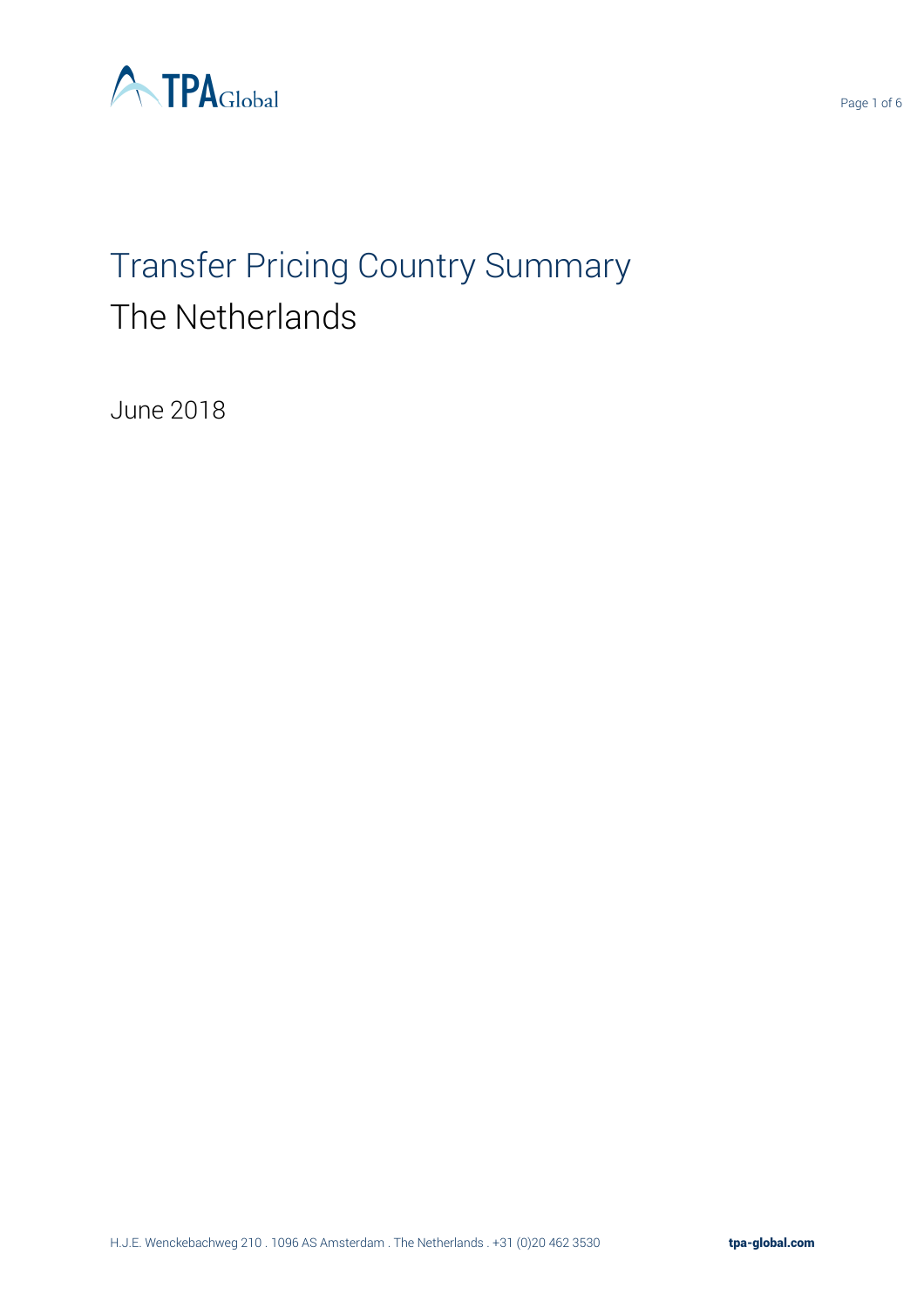

## Legislation

#### Existence of Transfer Pricing Laws/Guidelines

On 11 May 2018 the Dutch Ministry of Finance published a new transfer pricing decree that incorporates provisions from the OECD's base erosion and profit shifting (BEPS) action plans (2015) and from the OECD's Transfer Pricing Guidelines (2017). This new Dutch transfer pricing decree (nr. 2018-6865, dated 22 April 2018) replaces a decree from 2013 (IFZ 2013/184M, 14 November 2013). The new Dutch transfer pricing decree refers to the arm's length principle which was codified in the Netherlands in 2002, as section 8b of the Dutch Corporation Tax Act 1969 and provides insight into the interpretation of the arm's length principle, and in particular, focuses on aspects for which the 2017 OECD Transfer Pricing Guidelines leave scope for domestic interpretation. Article 29g Dutch CITA, which was introduced in 2016, applies to multinational enterprises that generate consolidated revenues of EUR 50 million or more in the prior fiscal year.

#### Definition of Related Party

According to Article 8b of the Dutch Corporate Tax Act 1969, a related party is defined as a company that directly or indirectly takes part in management, control or capital of the other, or if both companies are under common control, which provides the first entity with sufficient control to influence relationships that may give rise to non-arm's-length arrangements.

Or if one and the same person, directly or indirectly, participates in the management of, or in the supervision of, or in the capital of two entities, the two entities are related parties. Two companies are deemed to be associated if one has influence or control on pricing matters of the other or vice versa.

#### Transfer Pricing Scrutiny

In general, the Dutch tax authorities have significant experience in transfer pricing and have performed transfer pricing audits for many years. The degree of the tax audit depends on facts and circumstances. Upon request, a company is obliged to disclose required and/or intercompany transaction documents.

Transfer pricing tax audit is carried out with the main purpose of verifying the reliability of the company's accounting system and the filing of the tax return. This process may lead to adjustments to transfer prices. Disputes, if any, resulting from adjustments, should be settled during the audit period. Otherwise, an appeal can be filed with the District Court.

The transfer pricing examination is carried out if a company fails to disclose required and/or relatedparty transaction documents or does not meet the requirement for transfer pricing filing to the tax authority. Special attention is given to transactions regarding carried-forward losses, business restructuring or transactions without sufficient economic substance.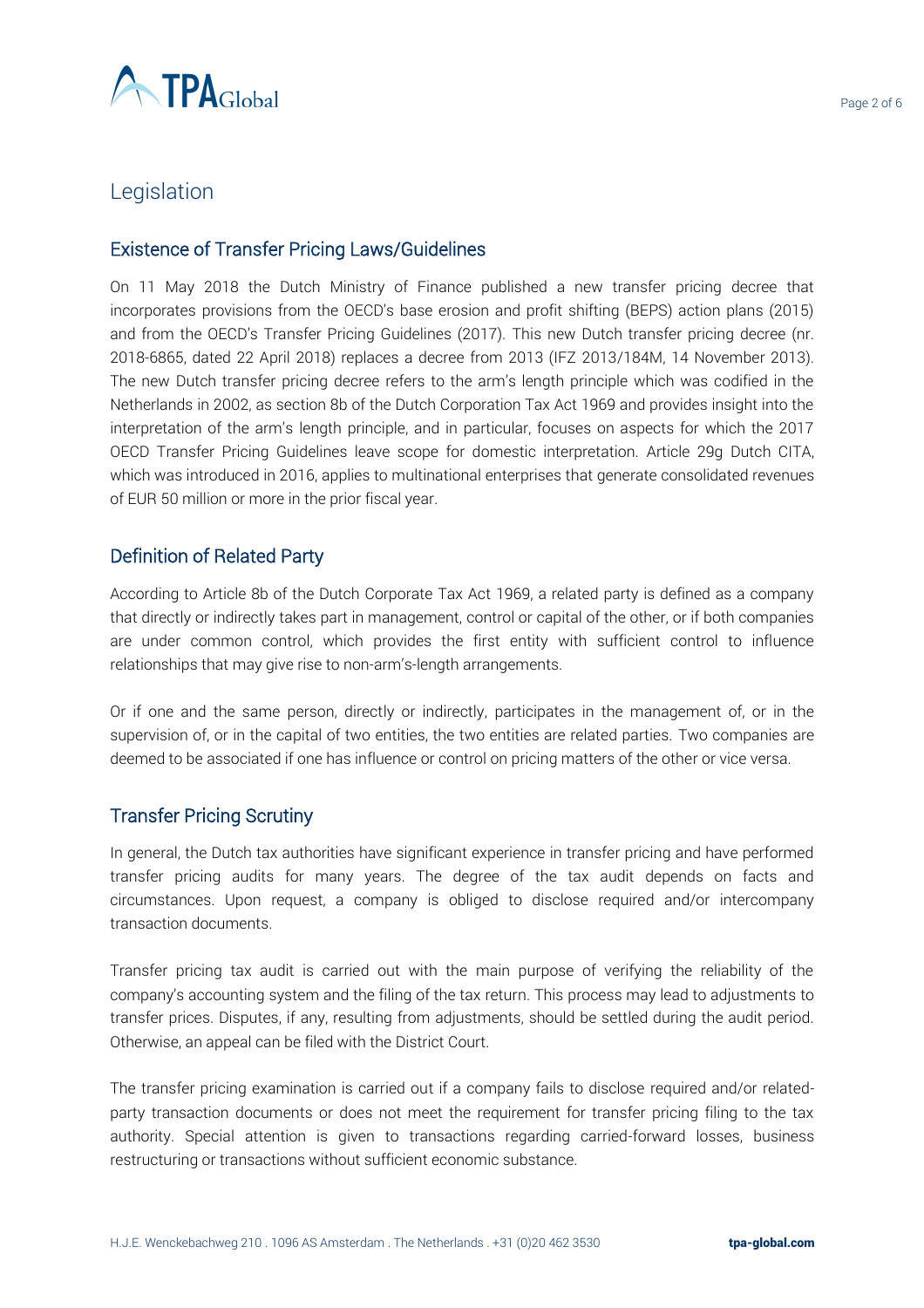

#### Transfer Pricing Penalties

The Master file and Local file need to be included in the administration of the taxpayer. Not including the Master file and Local file in the administration within the term, may be punished with (i) imprisonment of up to six months or (ii) a fine of up to EUR 820,000. The fine will be reduced by 50% in case the Master file and Local file obligations have intentionally not been met and by 75% in case of gross negligence. Since the Master file and Local file do not need to be filed with the tax authorities, no penalty is imposed in case of non-timely, incomplete, incorrect or no filing.

#### Advance Pricing Agreement (APA)

Depending on the facts and circumstances, the taxpayer must provide the tax authorities with requested information to apply for an APA. The details are described in section 6 of the Decree DBG 2014/3098.

The taxpayer is required to specify for what period he wishes to obtain prior assurance through an APA. APA applications can be made for future transactions on unilateral, bilateral or multilateral basis usually for a period of 5 years. After the term has expired it will be considered whether a new APA can be concluded under the same conditions. Specific unilateral APA options are available for Dutch financial services companies. The APA process is efficient, and includes an option for a pre-filing meeting, as well as a development of a plan with the APA team to agree on steps and timing.

According to the Decree of 26 June 2014 on Financial Intermediaries, related before, bodies with financial services activities within a group of companies without real economic substance or which do not assume real risks in the Netherlands are not entitled to advance certainty. A financial intermediary whose activities consists of receiving and paying interest is considered to be at real risk if the equity that is necessary to carry the risks is at least equal to 1% of the amount of the outstanding loan, or an amount of  $\epsilon$  2,000,000, whichever is lower.

The duration to conclude a unilateral APA is 8 to 12 weeks; for a bilateral APA, the duration is 18 to 20 weeks from the date of filing the request.

There is no fee charged on APA applications.

#### Implementation of BEPS-related documentation requirements

Dutch transfer pricing regulation, in general, follow the OECD Guidelines. The Netherlands has implemented the Country-by-Country reporting obligation in line with BEPS, as well as Master file and Local File requirements (threshold applies).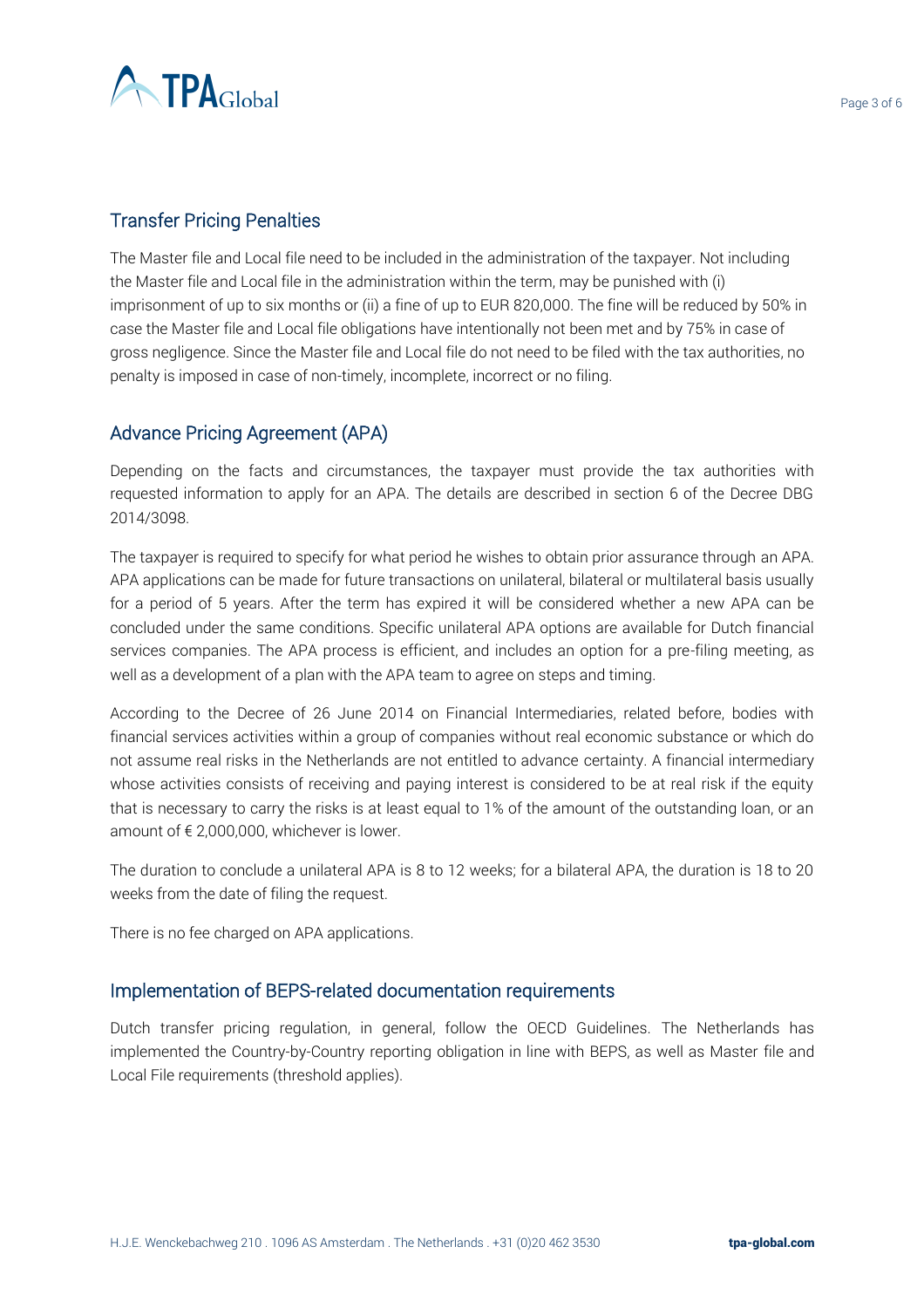

# Documentation and Disclosure Requirements

## Tax Return Disclosures

Dutch corporate income taxpayers are required to indicate in the corporate income tax return whether they have been involved in related party transactions during the fiscal year.

#### Level of Documentation

Documentation should be part of the taxpayer's general books and records.

Country-by-Country reporting obligation: The Netherlands has adopted the CbC reporting standards in the local legislation since 1 January 2016.

Content of the transfer pricing documentation:

The documentation requirements in the Netherlands are similar to the OECD BEPS recommendations as described in detail in action 13. The brief outline is below:

The Master file must include information regarding:

- Organizational structure;
- Description of MNE's business(es);
- MNE's intangibles;
- MNE's intercompany financial activities;
- MNE's financial and tax position.

The Local file must include information regarding:

- The local entity;
- Controlled transactions;
- Financial information.

#### Record Keeping

Documentation must be kept for a period of at least 7 years following the end of the financial year to which the documentation relates.

#### Language for Documentation

Documents must be in Dutch or English; otherwise a translation can be required by the tax authorities.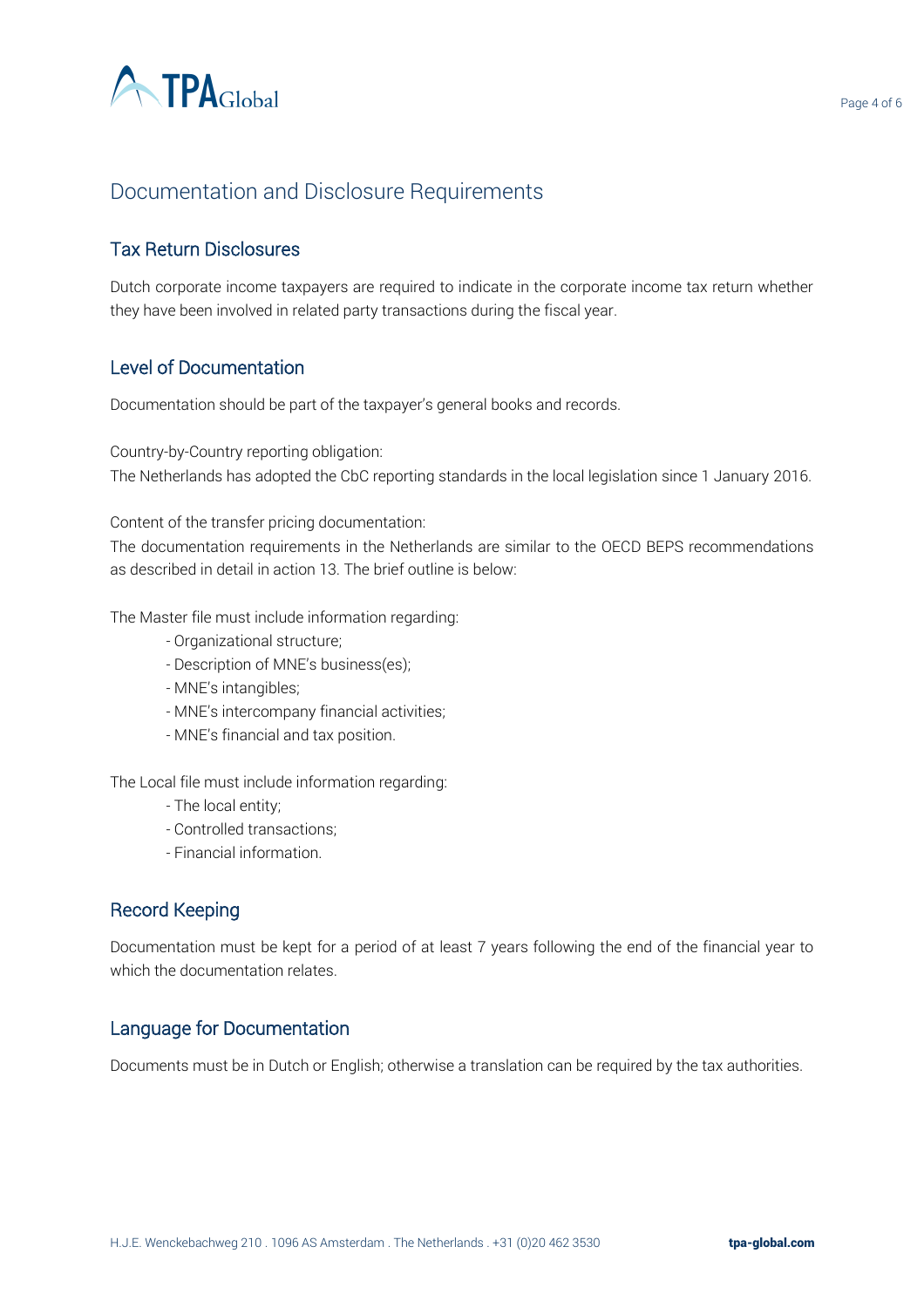

## Small and Medium Sized Enterprises (SMEs)

Transfer pricing rules specifically for SMEs are not defined in the Corporate Income Tax Act itself. The arm's length principle in Article 8b of the Corporate Income Tax Act has to be applied. Certain facilities or support may be rendered by the tax administration.

#### Deadline to Prepare Documentation

There is no formal deadline for preparation. The documentation is recommended to be established at the moment the transaction is entered into. The official deadline for preparation is by the due date of the tax return for the same financial year the TP documentation is prepared.

#### Deadline to Submit Documentation

The Master file and Local file have to be available upon request. In practice a period of 1 to 3 months will be granted. The CbC reporting should be filed with the DTA within a period of 12 months after the end of the reporting year.

## Statute Of Limitations

For assessments of transfer pricing adjustment, the statute of limitations is 3 years as from the end of the tax year. Additional tax assessment can be extended for duration of 5 years from the end of the tax year. In case the income coming from outside the Dutch territory, additional tax assessment can be extended up to 12 years.

## Transfer Pricing Methods

The following methods are accepted:

- − Comparable uncontrolled price (CUP) method;
- − Resale price method;
- − Cost plus method;
- − Profit spit method;
- − Transactional net margin (TNMM) method.

The choice of transfer pricing method depends on the facts and circumstances, but generally should be the most appropriate method. Taxpayers can apply more than one method and are expected to consider the reliability of the method chosen for the respective situation. However, in the case where there is a possibility of application of both the CUP method and any other method, the CUP shall be applied.